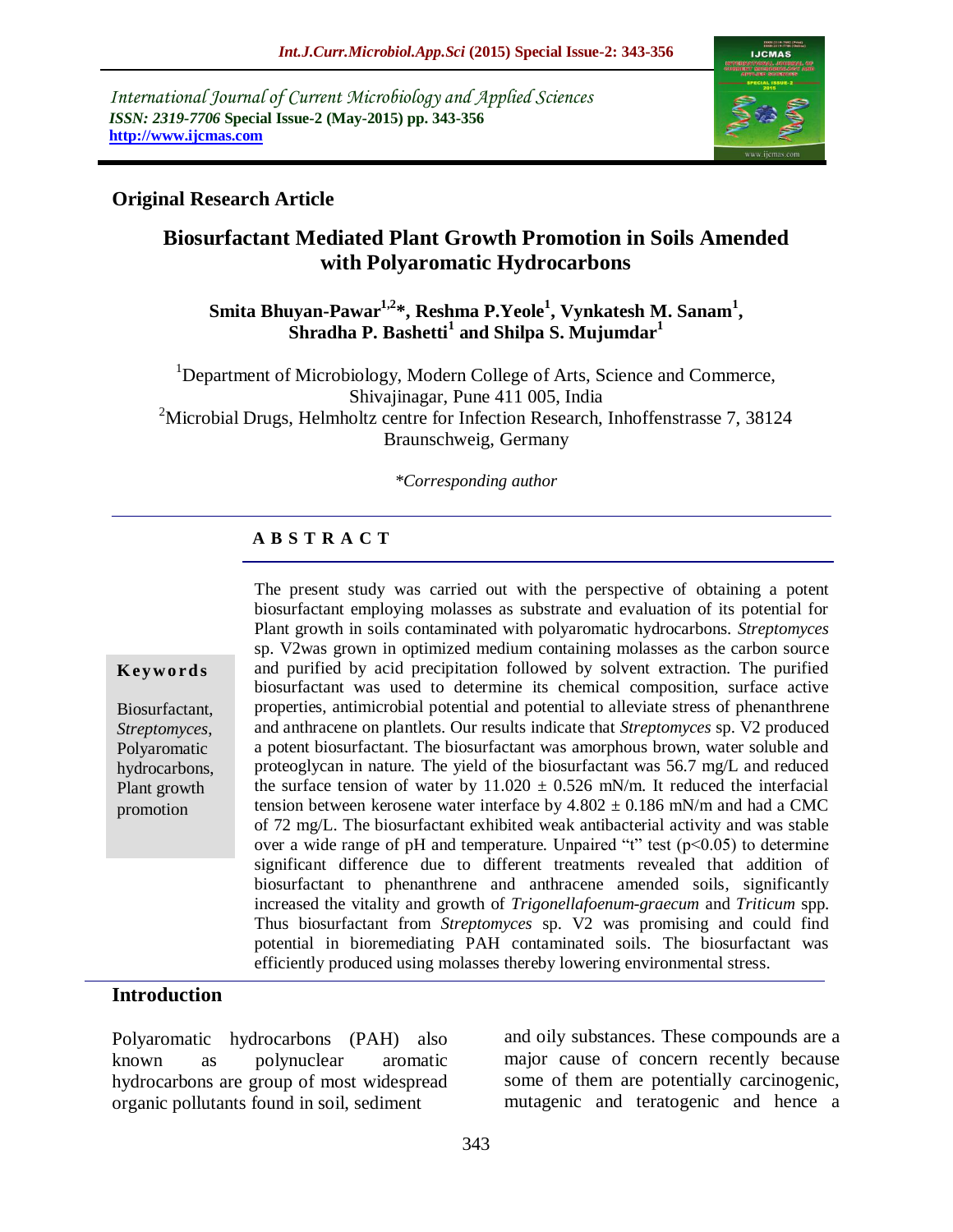major health hazard (Zhang *et al.,* 2010; Kumar *et al.,* 2011; Diab and Sandouka, 2012). So a major task for researchers is focus on efforts in bioremediation of these harmful hydrocarbons.

Increasing agricultural productivity to meet the growing demands of human population is a pressing need of the hour. Equally alarming is the damage caused to the environment by contaminants and pollutants such as polyaromatic hydrocarbons (Pacwa-Płociniczak *et al.,* 2011). Therefore the use of green compounds to disarm these pollutants and thereby improve soil fertility is becoming an urgent necessity.

Biosurfactants can find potential application in improving the soil quality by way of soil remediation. Biosurfactants are usually employed to increase bioavailability and biodegradation rate of hydrocarbons; their several additional advantages over synthetic surfactants viz, absence of toxicity, greater environmental compatibility and ability to be generated from renewable sources make them superior over their chemical counterparts (Zhou *et al.,* 2013). Also raw materials account for about 50% of the final product cost. Better choice of raw material is a way to cut down production costs and make the process economically feasable (Nitschke *et al.,* 2004). In the current study, we used molasses as a carbon source, which is raw material obtained from sugar industry. Molasses has low cost as well as it is a source of carbon and also contains other compounds such as proteins, non sugar organic compounds, inorganic compounds and vitamins (Makkar *et al.,* 2011).

Hence, the present study was carried out with an aim to produce potent biosurfactant employing cheaper renewable resource namely molasses and to evaluate its potential to reduce the stress of PAH and promote plant growth.

### **Materials and Methods**

#### **Strains and media**

Actinomycetes strains isolated from soil sample collected from botanical garden of Modern College, Pune, India were used for the present study. Casein Starch Molasses medium (CSMM) prepared by replacing casein by molasses from Casein starch medium was used for screening and production of the biosurfactant. Molasses was added to the medium in a proportion of 1:250 (Vol/Vol). Molasses for the study was obtained from a local sugar factory in Nira, Maharashtra. After initial screening, the best producer strain was used in all further studies. This strain was identified by slide culture technique and cell wall analysis (Doshi *et al.,* 2010).

### **Screening of Actinomycete spp for biosurfactant / bioemulsifier production**

Screening of biosurfactant production was done by the drop collapse method and determination of emulsification index values  $(E_{24})$ . For the drop collapse assay, 10 $\mu$ l cell free supernatant obtained by centrifugation of 10 day old culture in CSMM at 120 rpm,  $30^{\circ}$ C was placed on the slide coated with sunflower oil. The culture was scored positive for biosurfactant production if the drop collapsed. DW and 1% solution of SDS served as negative and positive controls respectively (Bodour *et al.,* 1998). Emulsification index  $(E_{24})$  to quantify the emulsification activity of the culture was determined by the method described by Cooper & Goldenberg, 1987. For the assay, 3ml of kerosene was added to 2 ml of the cell-free broth, vortexed for 2 min and incubated for 24 h. Emulsification Index  $(E_{24})$  was calculated as height of emulsified layer (mm) divided by total height (mm) multiplied by 100.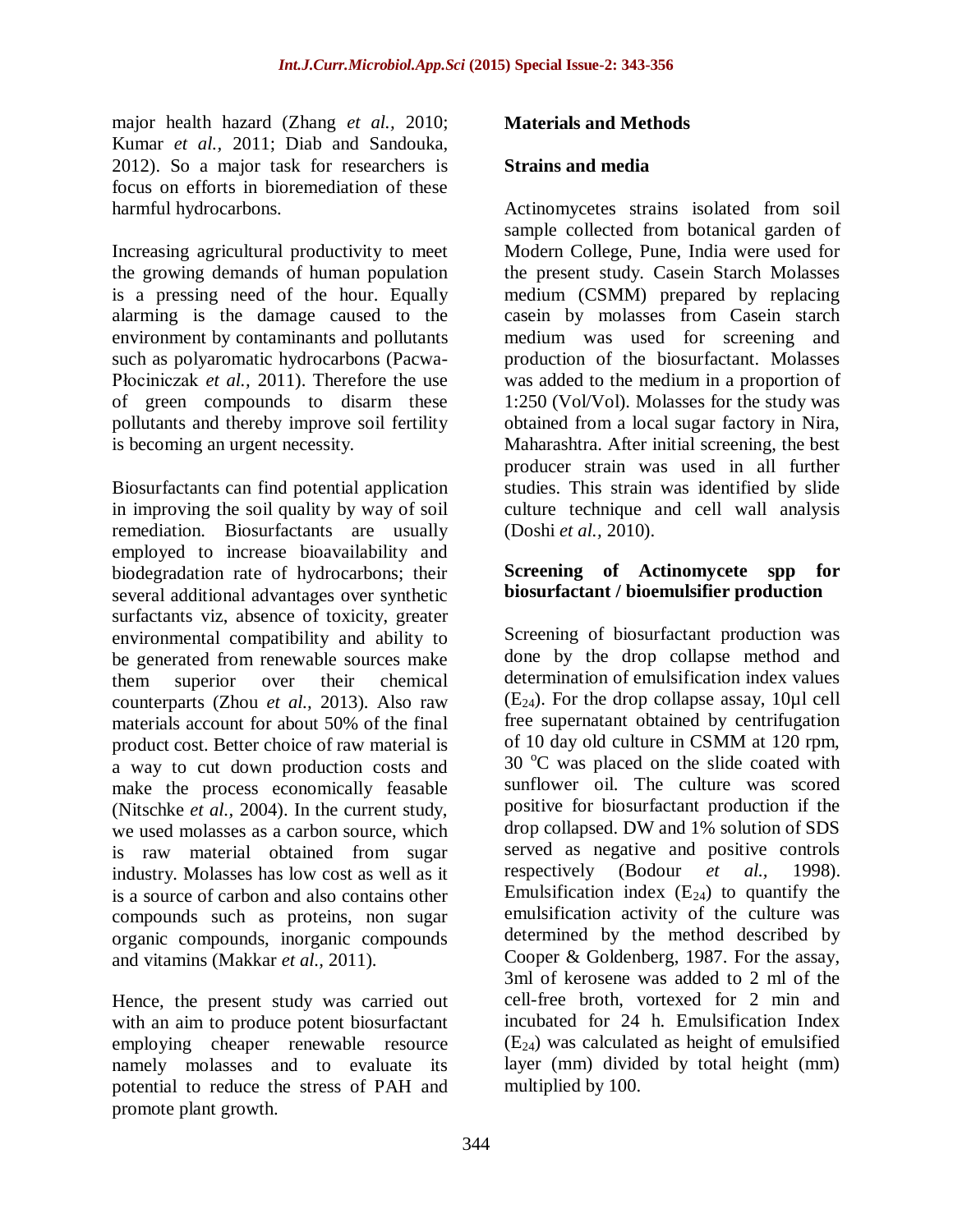### **Effect of physiochemical factors on biosurfactant production**

Effect of physiochemical factors such as pH  $(4-10)$  and temperature (30, 37 and 45 °C) on biosurfactant production was evaluated in CSMM. Addition of salts to enhance biosurfactant activity was also evaluated. Salts studied included NaCl, Pb  $(CH_3COOH)$ , MgSO<sub>4</sub>, FeSO<sub>4</sub> and NaNO<sub>3</sub>. Salts were amended to CSMM at concentrations of 0.1, 0.5, and 1.0 (% w/v) each.

### **Partial purification of biosurfactant**

For partial purification of biosurfactant *Streptomyces* sp. V2 was grown in CSMM supplemented with  $1\%$  w/v Pb (CH<sub>3</sub>COOH) and MgSO4 each. pH of CSMM was adjusted at 7.0 and the flasks were incubated at 30ºC at 120 rpm for a period of 10 days. The cell free supernatant obtained by centrifugation at 12,000 rpm for 10 min was acidified to pH 2 using 6N HCl and incubated overnight at 4ºC. The resulting pellet obtained by centrifugation at 10,000 rpm for 10 min was subsequently dissolved in 0.05 M bicarbonate buffer (pH 8.6), reacidified and centrifuged at 10,000 rpm for 20 min. This precipitate was then extracted with chloroform methanol (2:1) and organic fraction evaporated. The resultant crude biosurfactant was redissolved in 0.05 M bicarbonate buffer (pH 8.6) and used for all further experiments (Zhang and Miller, 1992).

### **Chemical analysis of the Biosurfactant**

The partially purified bioemulsifier was anlysed for its chemical composition. Protein content was assayed using the method of Folin Lowry (1951) using Bovine serum albumin as standard. Carbohydrates were quantified according to the protocol of Dubois *et al.* (1956). Reducing sugar content was estimated using the dinitro salicylic acid method (Monreal and Reese, 1969) with glucose as standard. Extraction and quantification of lipids was performed as per the method described by Reddy *et al.*  (1983).

### **Determination of surfactant properties**

**Determination of Surface tension (SFT) and Interfacial tension (IFT)**: Surface tension measurements were done by the Wilhemy plate method using a Dynamic Contact angle Surface Tensiometer, DCAT 11 (DataPhysics GmbH, Germany) equipped with a De Noüy Platinum-Iridium plate (length 10mm, width 19.9 mm and thickness 0.2 mm). Interfacial tension measurements were performed between Kerosene water interface. Readings were an average of three independent measurements. All measurements were performed at  $25\pm1\textsuperscript{0}C$ .

**Critical micelle Concentration (CMC):**  CMCof the surfactantwas determined by plotting the surface tension as a function of biosurfactant concentration. A stock of 1 mg/ml of the partially purified biosurfactant was prepared in distilled water and used for the determination. The CMC was estimated by addition of incremental concentrations of the biosurfactant to distilled water till constant surface tension readings were obtained (Rodrigues *et al.,* 2006).

## **Stability of Biosurfactant**

Temperature and pH stability of the bioemulsifier was determined as described by Joshi *et al.* (2008); for this a 10 mg/ml solution of the partially purified biosurfactant in DW was made and adjusted to different pH values from 1 to 14 using 0.1N HCl and 0.1N NaOH. Emulsification index values with determined at pH value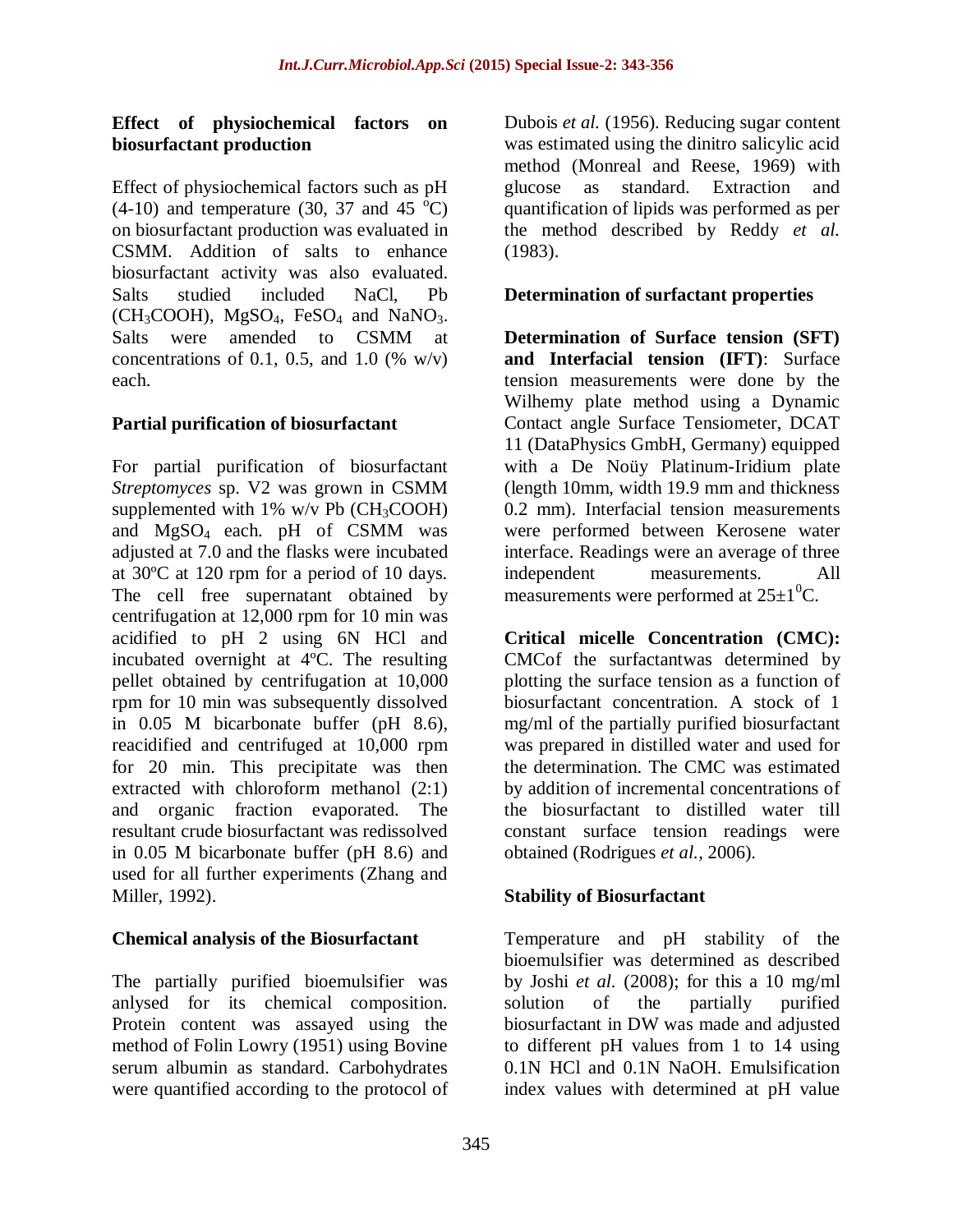using Kerosene. For temperature tolerance, the biosurfactant solution was incubated at different temperatures from  $10-100^{\circ}$ C for one h. and then assayed for quantification of emulisification index using kerosene.

### **Antimicrobial activity**

Antimicrobial activity of the partially purified biosurfactant was evaluated by the agar well diffusion method (Kiran *et al.,* 2010). MIC values were evaluated by the routine broth dilution method. *Pseudomonas aeruginosa* NCIM 5029*, Escherichia coli*  (NCIM 2931*), Candida albicans, Staphylococcus aureus* NCIM 5021*, Bacillus subtilis* (MTCC 2422) for the assay were procured from NCIM, Pune.

### **Potential bioremediation activity of the biosurfactant**

For the assay, soil was randomly collected as bulk soil. This soil was first homogenized and passed through sieve. This soil was autoclaved at 121°C and 15 psi for 1 h for three times prior to use. Aromatic hydrocarbons namely anthracene and phenanthrene were added at final concentration of 0.5 g/Kg to the soil. Healthy seeds of *Trigonella foenumgraecum* and *Triticum* spp. were selected. These seeds were surface sterilized by 0.1%  $HgCl<sub>2</sub>$  followed by washing (three times) with distilled water. 5 seeds were sown in each pot. (Zhang *et al.,* 2010: Diab and Sandouka, 2011).

Partially purified biosurfactant was amended to the soil at a concentration of 500 mg/Kg of soil. Other treatments included control pots with neither PHA's nor the biosurfactant and a second set containing only PAH's. Plants were kept in sunlight and watered daily. Effect of *Trigonella foenum-graecum* and *Triticum* vitality was

evaluated in terms of length of shoot and roots. Unpaired "t" test  $(p<0.05)$  to determine significant difference in treatments was done using the GraphPad Prsim version 5.01.

### **Results and Discussion**

### **Screening of suitable strain for study**

A total of 19 actinomycetes were screened for biosurfactant/bioemulsifier production. Out of 19 strains screened, only 7 tested positive. Strain V2 exhibited maximum activity and was used for further study. This strain was identified as *Streptomyces* by cell wall analysis and slide culture technique. *Streptomyces* strain V2 emulsified different hydrocarbons and exhibited maximum  $E_{24}$ of 46.66 for kerosene in CSMM.

### **Effect of physicochemical parameters on emulsification activity**

Molasses served as a good substrate for the production of biosurfactant by *Streptomyces* sp. Strain V2. Emulsification of kerosene differed as the parameters were varied. Maximum activity  $(E_{24})$  was observed at pH 7 ( $E_{24}$  value 70) while lowest emulsification was obtained at pH 5 with an  $E_{24}$  value of 40 (Fig. 1). NaCl was detrimental while Ferrous, magnesium and lead salts enhanced emulsification activity. NaCl at a concentration of 1 g% was the most detrimental with a total absence of emulsification activity.

Maximum emulsification was obtained with Pb having  $E_{24}$  value of 66.66 (Fig. 2). Temperature did not have a very profound influence on bioemulsification activity and activity was almost comparable at all temperatures tested. However, maximum  $E_{24}$ of 64.33 was obtained when *Streptomyces* species strain V2 was grown at  $30^{\circ}$ C.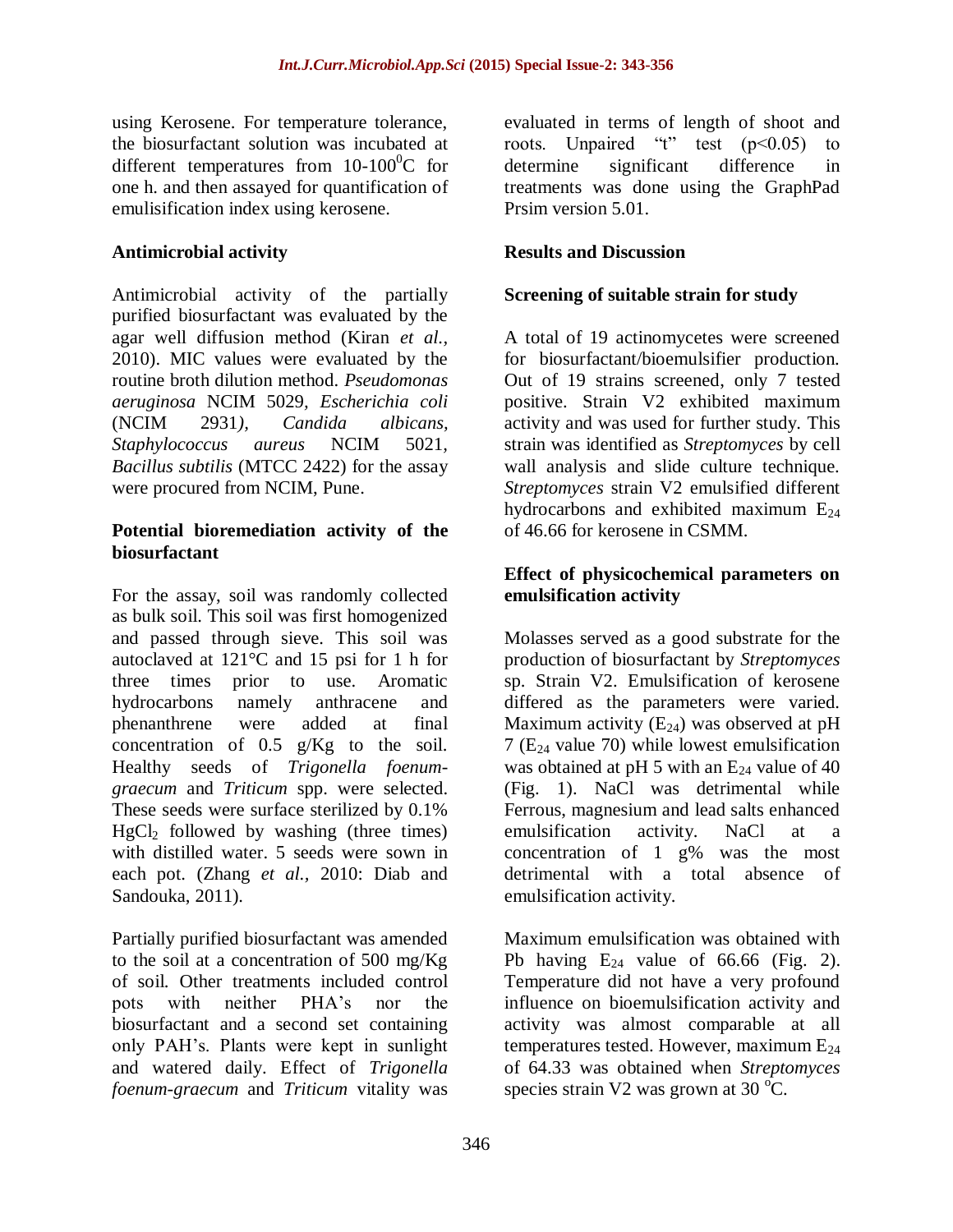### **Chemical nature and surfactant properties**

*Streptomyces* sp. strain V2 produced a water soluble proteoglycan biosurfactant (17% protein, lipid 51% and sugar 32%) when grown using molasses as the substrate. The yield of the biosurfactant was 56.7 mg/L and reduced the surface tension of water by  $11.020 \pm 0.526$  mN/m. It reduced the interfacial tension between kerosene and water interfaces by  $4.802 \pm 0.186$  mN/m and had a CMC of 72 mg/L.

### **Stability and antimicrobial property of the biosurfactant**

Good emulsification activity was retained at all values of pH and temperatures tested (Fig. 3 & 4). Maximum activity was observed at 30<sup>o</sup>C (E<sub>24</sub> of 68) and pH 6 (E<sub>24</sub> of 80.95). Lowest activity was retained after heating to 100  $^{\circ}$ C (E<sub>24</sub> of 16.66) and pH 14  $(E_{24}$  of 14.28). Extreme acidic or alkaline pH was detrimental for activity, whereas values between 4 and 8 were optimal. Similarly, temperatures greater than 50 resulted in a decrease in the activity. Partially purified biosurfactant exhibited antimicrobial activity against *E. coli* and *Pseudomonas with a m*inimum inhibitory concentration of 0.05 µg/ml. No activity was found against Gram positive bacteria or yeast.

### **PAH bioremediation potential of the biosurfactant**

The biosurfactant from *Streptomyces* sp. V2 exhibited good plant growth promotion ability for both *Trigonellafoenum*-*graecum* as well as *Triticum* spp (Table 1 & 2). There was a significant increase  $(p<0.05)$  in the root and shoot lengths of both plant with supplementation of biosurfactant over that of PAH treated and untreated controls. In

general, *Triticum* sp. grew faster over that of *Trigonella* (Fig. 5–8)*.* It could be concluded from the statistical analysis that the presence of the biosurfactant increased the vitality of both plants by alleviating the stress of the phenanthrene and anthracene. There was also a significant reduction in root and shoot lengths on supplementation of the PAH's over that of untreated controls. The mechanism could be probably due to a detoxification of the hydrocarbons by means of degradation in presence of the biosurfactant which can be evaluated in greater detail with advanced studies using HPLC or GCMS to detect biodegradation products obtained.

It is well known that biosurfactants are usually employed to increase bioavailability and biodegradation rate of hydrocarbons, additionally they several additional advantages over synthetic surfactants make them superior candidates in bioremediation (Chandraja *et al.,* 2014; Zhang *et al.,* 2010). The present study was conducted to evaluate potential of the biosurfactant from *Streptomyces* sp. V2 to bring about plant growth promotion in PAH contaminated soils. The aim was to produce a cost effective biosurfactant using cheaper substrate like molasses.

In the current study, different species of actinomycetes were screened for their biosurfactant production ability. In the recent years, large number of groups is working on production of surface active agents from actinomycetes. Although, number of studies on biosurfactant/ bioemulsifiers production is rapidly increasing, reports from *Streptomyces* sp. are not enormous. Maniyar *et al.* (2011) and Deepika and Kannabiran (2010) have production of potent biosurfactants from *Streptomyces* species. Gandhimathi *et al.*  (2009) reported production of a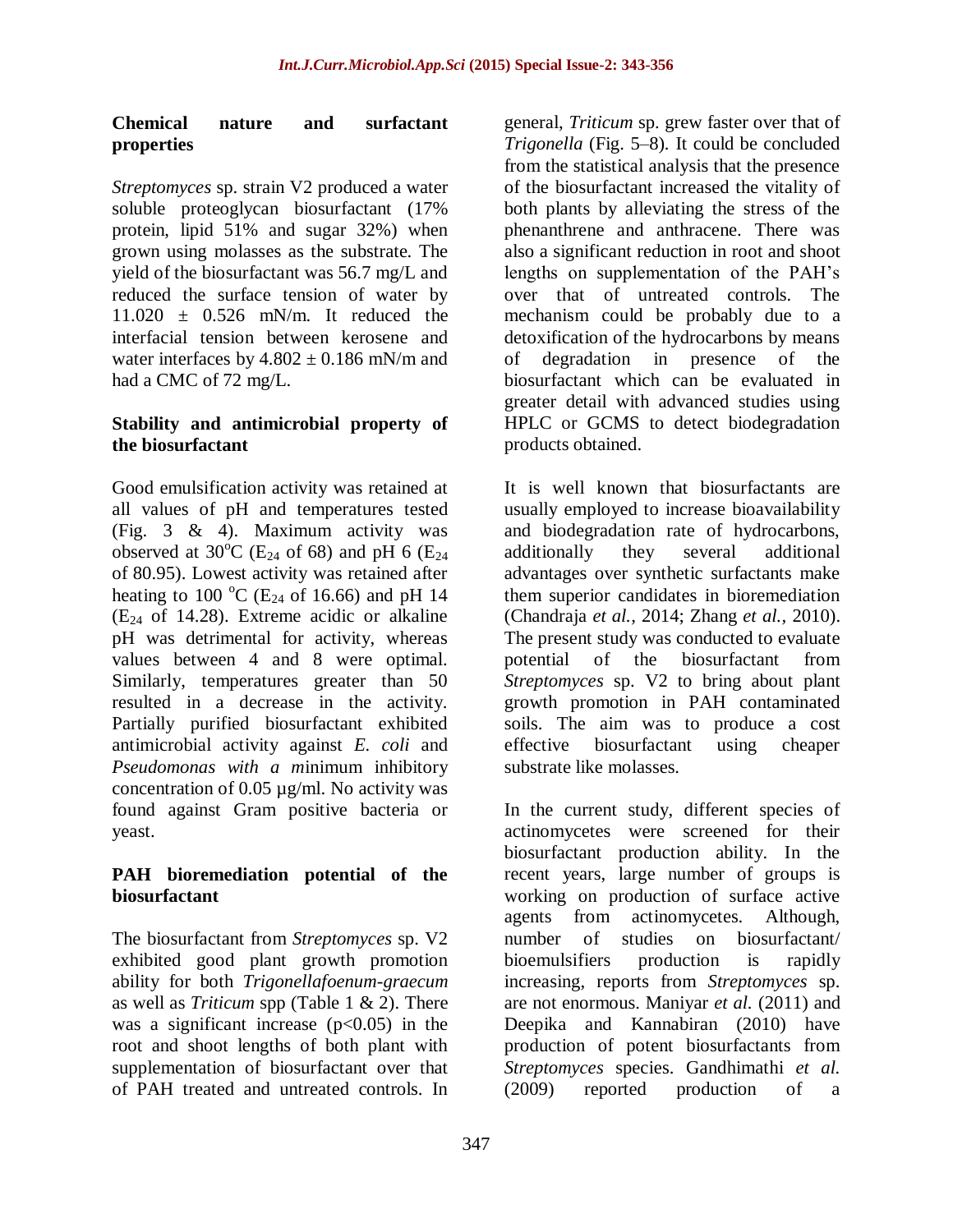bioemulsifier by a marine *Streptomyces*. Actinomycetes from coastal region of Alibag, Janjira and Goa exhibited production of lipase in addition to the production of a bioemulsifier (Kokare *et al.,* 2007).

Molasses was used as an alternative substrate for production of biosurfactant by *Streptomyces* sp. V2 as economy is the major bottleneck of a biotechnological process. Various cheaper substrates like molasses, whey, oils and fats, agroindustrial wastes etc. have been used by a number of research groups world-wide for production of surface active agents. Makkar *et al.* (2011) have extensively reviewed the recent advances in the utilization of renewable substances for biosurfactant production. Al-Bahry and co-workers (2013) have reported that the biosurfactant from *Bacillus subtilis* B20 producing molasses as substrate could find potential application in enhanced oil recovery.

In our study we found that Pb salt amendment enhanced production, while addition of NaCl was detrimental for activity. There have been several reports suggesting such increase in production of surface active agents on addition of metal salts. In case of marine Actinomycetes, it has been shown that addition of NaCl increases production. However in our case the reduction of activity after addition of NaCl can be explained by the fact that *Streptomyces* sp. V2 is a soil isolate. Temperature and pH also have shown to influence biosurfactant from *Lactobacillus pentosus* production by Bello *et al.* (2012). Biosurfactant from *Streptomyces* sp. strain V2 was harvested and extracted after ten days of incubation in CSMM medium. This is in agreement with the recent data on isolation of rhamnolipid biosurfactant from *Streptomyces* by Kalyani *et al.* (2014).

Purification of the biosurfactant was done by acid prercipitation followed by solvent extraction. This has been a method of choice for purification of biosurfactants by large number of researchers (Donio *et al.,* 2013; Farias *et al.,* 2014; Raza et al, 2007). Thampayak *et al.* (2008) have used solvent extraction for purification of biosurfactant from *Streptomyces griseofulvus* and *Streptomyces fradiae*. The yield of biosurfactant obtained from *Streptomyces* sp. V2 was less that that reported by Albahry *et al.* (2013) which was around 2.29 g/L from *Bacillus subtilis.* 

Some biosurfactants are suitable alternatives to synthetic medicines and antimicrobial agents and may be used as effective therapeutic agents (Gudina *et al.,* 2013). Despite this, very little work has been done to evaluate potential application of surface active agents from actinomycetes in biomedics. Biosurfactant from *Streptomyces* sp. V2 exhibited moderate antimicrobial activity against *E. coli* and *Pseudomonas with a m*inimum inhibitory concentration of 0.05 µg/ml. Donio *et al.* (2013) in their recent study have reported that biosurfactant from *Halomonas* sp. BS4 exhibit good antimicrobial and antifungal activity.

The biosurfactant from *Streptomyces* sp. V2 showed good stability over wide range of pH and temperatures tested. However at low and high pH values a reduction in the activity was observed. This is exactly in agreement with the recent study on the biosurfactant from *E. faecium* conducted by Sharma *et al.* (2015). This biosurfactant exhibited a good stability in the pH range from 6 to 10. Bioemulsifier from *Actinopolyspora* A18 was stable at 10 and 40 °C while that from *Streptomyces* sp. S22 was stable at room temperature but unstable at lower and higher temperatures (Doshi *et al.,* 2010, Maniyar *et al.,* 2011). However in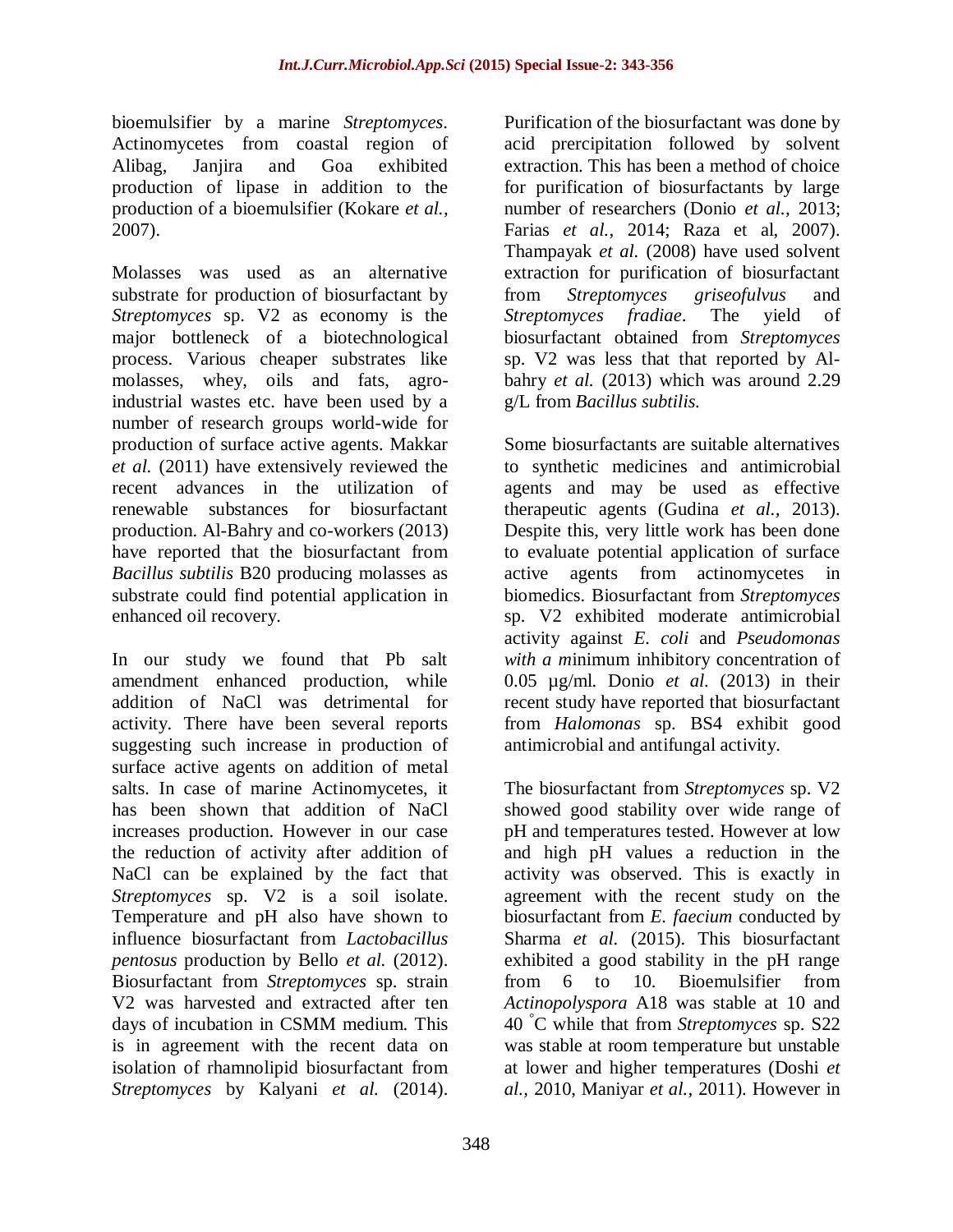these studies only a narrow range of temperatures was tested.

*Streptomyces* sp. V2 produced a water soluble proteoglycan biosurfactant (17% protein, lipid 51% and sugar 32%) when grown using molasses as the substrate. Proteoglycan type of bioemulsifiers has also been reported by Jagtap *et al.* (2010) from *Acinetobacter* species isolated from healthy human beings*.* The marine actinomycete *Nocardiopsis alba* MSA10 isolated from a marine sponge has been shown to produce a Lipopeptide biosurfactant (Gandhimati *et al.,* 2009). The yield of the biosurfactant from *Streptomyces* sp. V2 was 56.7 mg/L and reduced the surface tension of water by  $11.020 \pm 0.526$  mN/m. It reduced the interfacial tension between kerosene and water interface by  $4.802 \pm 0.186$  mN/m and had a CMC of 72 mg/L. A biosurfactant has been reported from *Streptomyces* sp. 22 by

Maniyar *et al.* (2011) which reduced the surface tension by 23.09 mN/m, however the authors did have not determined the CMC of the biosurfactant. The authors also have a higher yield of 1.6 g/L.

Phenenathrene and anthracene have been designated as two of the 16 priority pollutants by U.S EPA (Arun *et al.,* 2011) hence studies on their bioremediation are utmost important. Our studies indicate that biosurfactant from *Streptomyces* sp. V2 did not exhibit any phytotoxicity to either *Trigonella foenum-graecum* or *Triticum* spp; instead its presence was stimulatory for the vitality of the plants. The addition of biosurfactant to anthracene and phenanthrene containing soils was seen to promote plant growth thereby indicating a protective as well as stimulatory role of the biosurfactant.

**Table.1** Effect of biosurfactant on the vitality of *Triticum* measured in terms of shoot and root length in the presence of polyaromatic hydrocarbons

| <b>Treatments</b>               | <b>Parameters</b> |                   |
|---------------------------------|-------------------|-------------------|
|                                 | Shoot Length (cm) | Root Length (cm)  |
| <b>Control</b>                  | $17.8 \pm 0.115$  | $14.8 \pm 0.201$  |
| <b>Phenanthrene alone</b>       | $16.9 \pm 0.102*$ | $11.2 \pm 0.201*$ |
| Phenanthrene plus biosurfactant | $19.3 \pm 0.032*$ | $20.2 \pm 0.871*$ |
| <b>Control</b>                  | $17.7 \pm 0.424$  | $11.9 \pm 0.360$  |
| <b>Anthracene alone</b>         | $15.2 \pm 0.135*$ | $15.1 \pm 0.106*$ |
| Anthracene plus biosurfactant   | $20.1 \pm 0.526*$ | $18.2 \pm 0.434*$ |

Results are expressed as Mean  $\pm$  SEM: n=5; \*Significance level with respect to control (p<0.05)

**Table.2** Effect of biosurfactant on the vitality of *Trigonella foenum-graecum* measured in terms of shoot and root length in presence of polyaromatic hydrocarbons

| <b>Treatments</b>               | <b>Parameters</b> |                  |
|---------------------------------|-------------------|------------------|
|                                 | Shoot Length (cm) | Root Length (cm) |
| <b>Control</b>                  | $7.8 \pm 0.114$   | $5.7 \pm 0.050$  |
| <b>Phenanthrene alone</b>       | $6.6 \pm 0.015*$  | $5.2 \pm 0.092*$ |
| Phenanthrene plus biosurfactant | $8.7 \pm 0.081*$  | $7.7 \pm 0.196*$ |
| <b>Control</b>                  | $8.4 \pm 0.067$   | $5.5 \pm 0.136$  |
| <b>Anthracene alone</b>         | $6.7 \pm 0.684*$  | $4.4 \pm 0.020*$ |
| Anthracene plus biosurfactant   | $9.4 \pm 0.124*$  | $7.3 \pm 0.153*$ |

Results expressed as Mean  $\pm$  SEM: n=5; \*: Significance level with respect to control (p<0.05)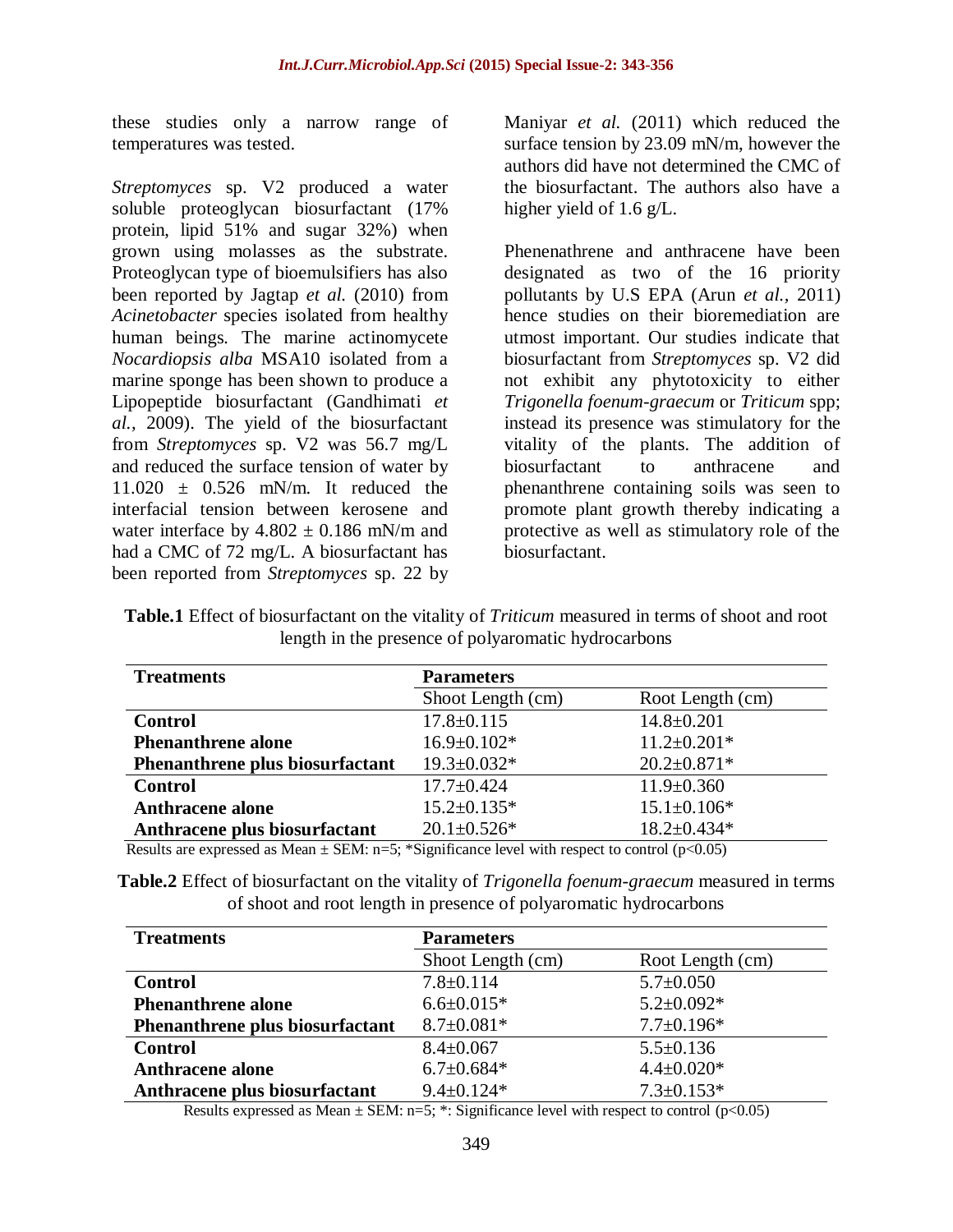

**Fig.1** Effect of pH on production of biosurfactant by *Streptomyces* sp. V2

**Fig.2** Effect of Salt supplementation on production of biosurfactant by *Streptomyces* sp. V2

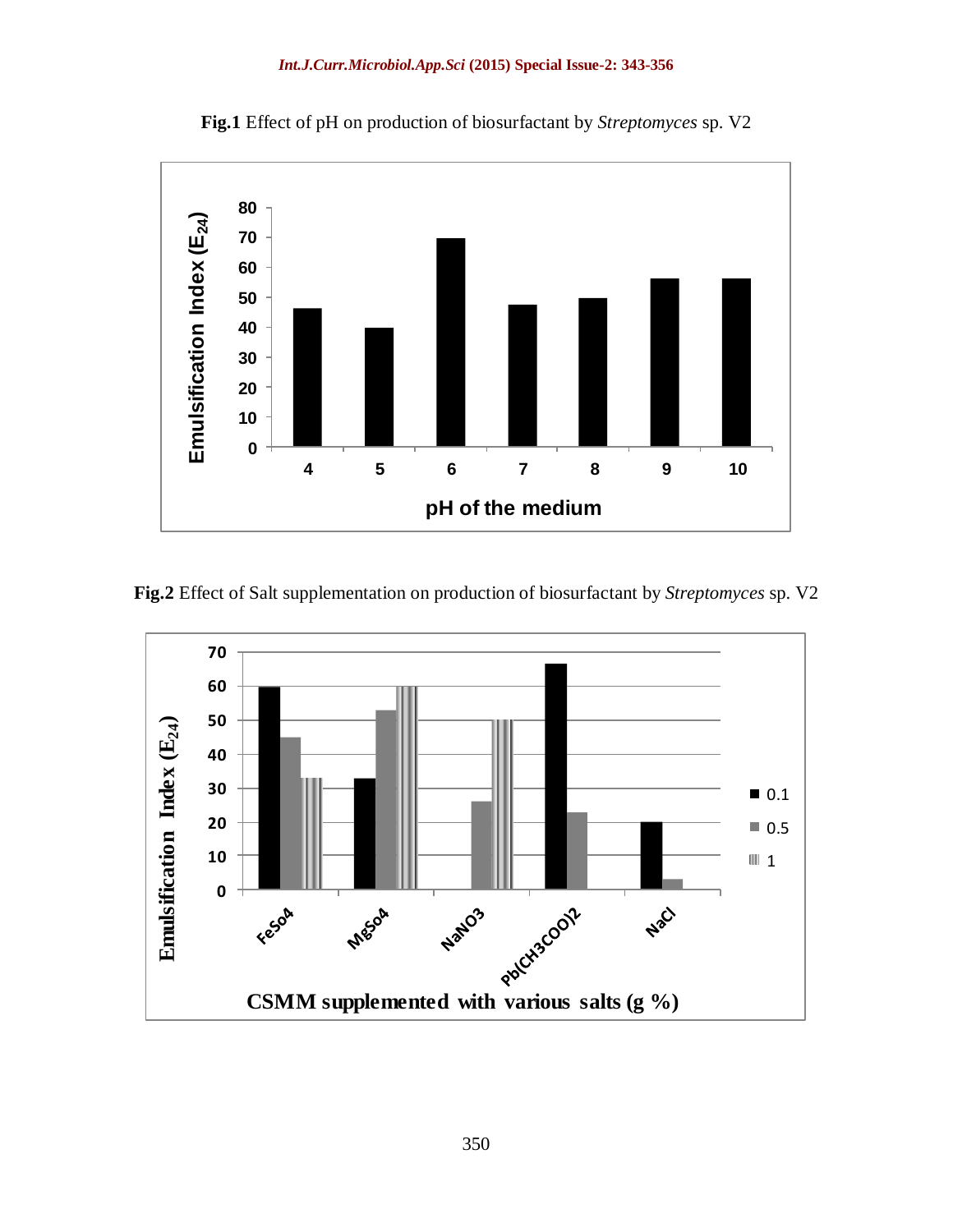

**Fig.3** Effect of temperature on the stability of biosurfactant from *Streptomyces* sp. V2

**Fig.4** Effect of pH on the stability of biosurfactant from *Streptomyces* sp. V2

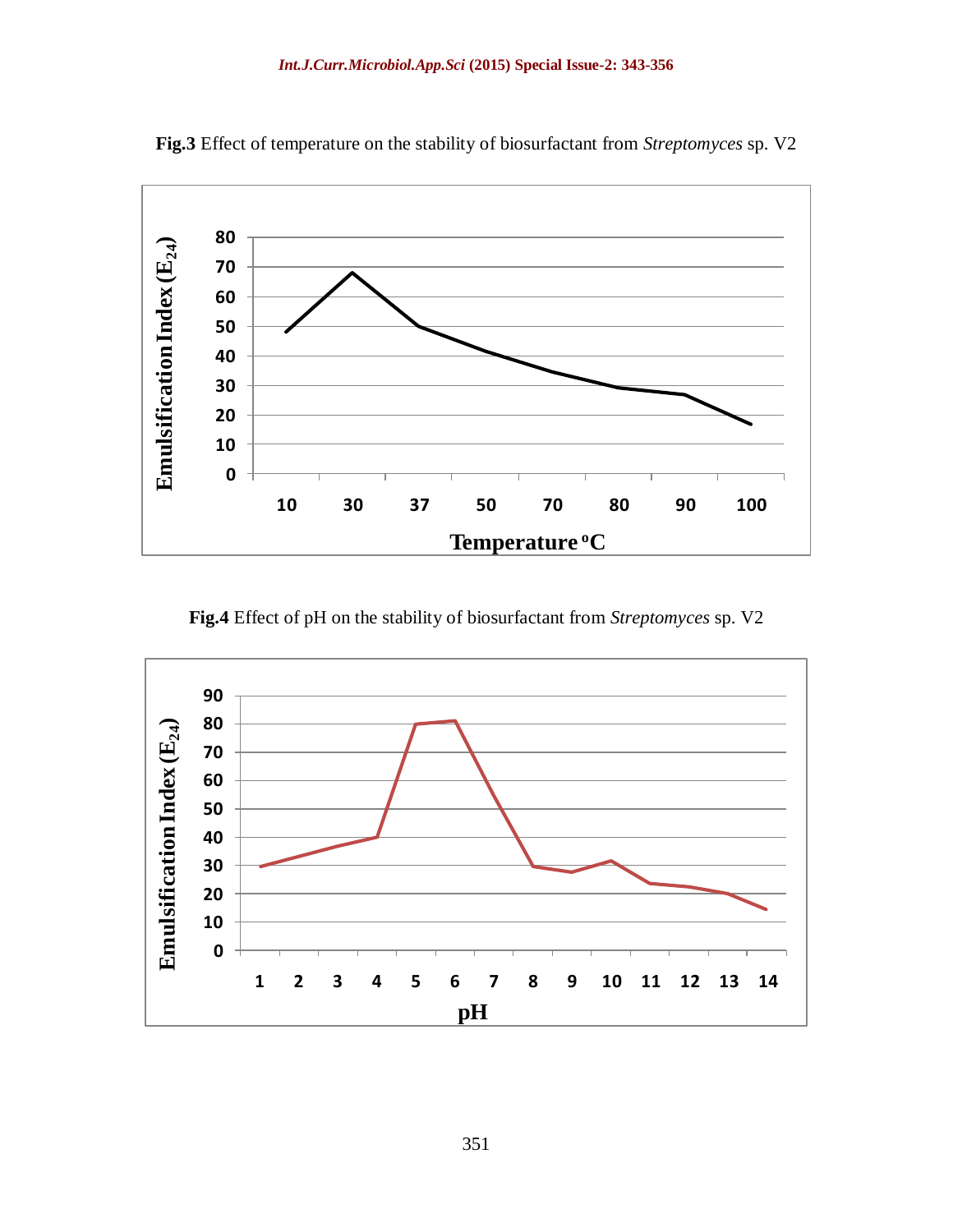#### *Int.J.Curr.Microbiol.App.Sci* **(2015) Special Issue-2: 343-356**



**Fig.5** Effect of Effect of phenanthrene and biosurfactant supplementation on the vitality of *Triticum*

**Fig.6** Effect of Effect of anthracene and biosurfactant supplementation on the vitality of *Triticum*

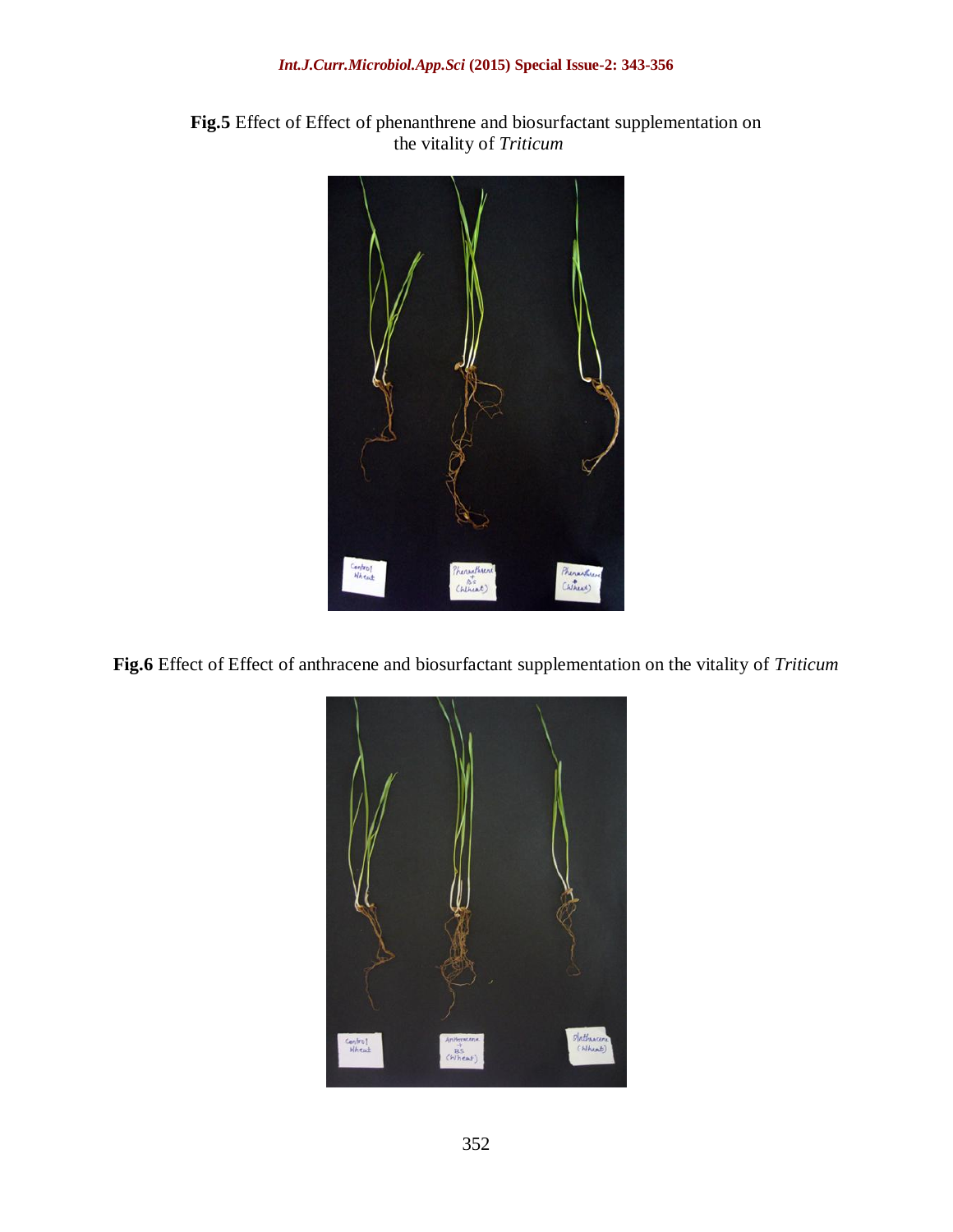



**Fig.8** Effect of biosurfactant and anthracene supplementation on the vitality of *Trigonella foenum-graecum*



This indicates a great potential of the biosurfactant from *Streptomyces* sp. V2 in bioremediating PAH contaminated soils. Shoot and root lengths of both plants were

significantly greater with biosurfactant amendment as compared to that of untreated control and soil amended with anthracene and phenanthrene. In a study conducted by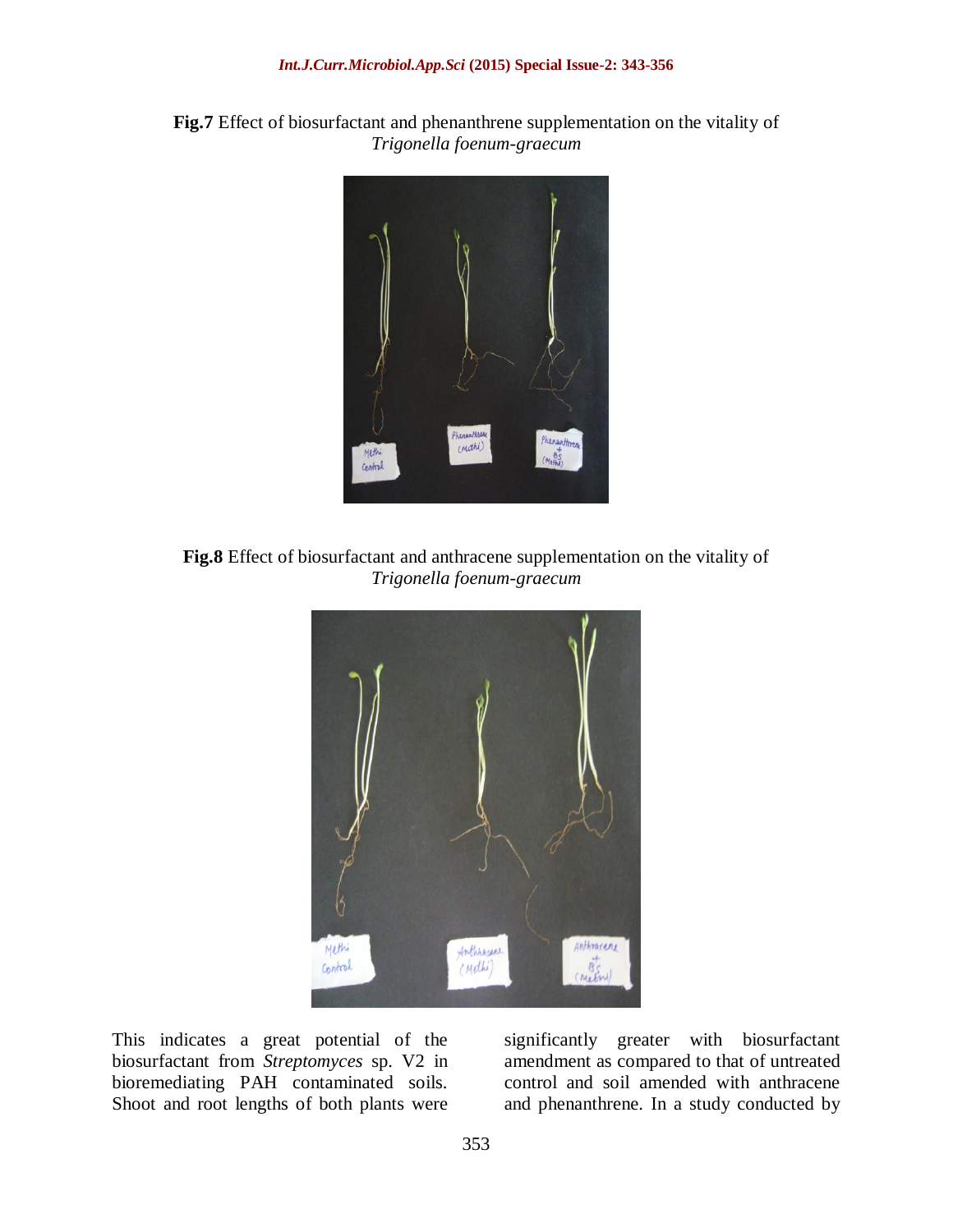Pei *et al.* (2010) addition of rhamnolipid biosurfactant was shown to increase phenanthrene degradation by *Sphingomonas* sp. GF2B. Addition of biosurfactant gave an increase of 13% phenanthrene degradation over that without the biosurfactant alone. They suggest that preferential utilization of PHE as a carbon source and the enhanced solubility of PHE by the biosurfactant were likely responsible for higher biodegradation efficiency of PHE in the presence of biosurfactant. We suspect that a similar mechanism was responsible in exerting plant growth promoting activity by *Streptomyces* species strain V2 in presence of the biosurfactant.

Chang-Zheng *et al.* (2008) in a study to decode the degradation mechanism of anthracene found that rhamnolipid ehnaced degradation to a great extent. The authors evaluated the anthracene-degradtion ability of of *Sphingomonas* sp. 12A and *Pseudomonas* sp. 12B in presence of rhamnolipid biosurfactants produced by *Pseudomonas aeruginosa* W3.They found that rhamnolipids dramatically increased the solubility of anthracene and thereby its degradation; they also found out that in case of *Sphingomonas*, the rhamnolipids got degraded at a later phase which degreased anthracene degradation clearly indicating that rhamnolipids exhibit a degradation ability on PAH anthracene. This is similar to the effect observed by us on plantlets of *Triticum* and *Trigonella* where pots supplemented by biosurfactant exhibited a good vitality probability due to destruction of the PAH's by our biosurfactant. Similarly, Zhang *et al.* (2010) have shown a synergistic effect of mycorrhizal fungi, aromatic hydrocarbon bacteria and rhamnolipids in phytoremediation of PAH contaminated soils. Ławniczak *et al.* (2013) have recently reviewed in great detail about the contributions of biosurfactants in natural

or induced bioremediation. Arun *et al.*  (2011) have also compiled data pertaining to PAH's, their source, structure, microbes involved in their detoxification and the probable mechanisms.

With this study we present that the application of the biosurfactant to PAH contaminated soils could help in their utilization and aid in plant growth. Further field experiments will greatly reveal the applicability of this potent biosurfactant for alleviating environmental stress and thereby increasing plant productivity.

## **Acknowledgements**

The authors wish to thank Prof. B. A. Chopade for providing tensiometer facilities. The authors whole heartedly acknowlege the support the college authorites for providing necessary infrastructure and financial assistance.

# **References**

- [Al-Bahry,](http://www.sciencedirect.com/science/article/pii/S0964830512000327) S.N., [Al-Wahaibi,](http://www.sciencedirect.com/science/article/pii/S0964830512000327) Y.M., [Elshafie,](http://www.sciencedirect.com/science/article/pii/S0964830512000327) A.E., [Al-Bemani,](http://www.sciencedirect.com/science/article/pii/S0964830512000327) A.S., [Joshi,](http://www.sciencedirect.com/science/article/pii/S0964830512000327) S.J., [Al-](http://www.sciencedirect.com/science/article/pii/S0964830512000327)[Makhmari,](http://www.sciencedirect.com/science/article/pii/S0964830512000327) H.S., [Al-Sulaimani,](http://www.sciencedirect.com/science/article/pii/S0964830512000327) H.S. 2013. Biosurfactant production by *Bacillus subtilis* B20 using date molasses and its possible application in enhanced oil recovery. *[Int. Biodeterioration](http://www.sciencedirect.com/science/journal/09648305)  [Biodegrad.,](http://www.sciencedirect.com/science/journal/09648305)* [81:](http://www.sciencedirect.com/science/journal/09648305/81/supp/C) 141–146
- Arun, K., Ashok, M., Rajesh, S. 2011. Crude oil PAH constitution, degradation pathway and associated bioremediation microflora: an overview. *Int. J. Environ. Sci.,* 1(7): 1420–1439
- [Bello, X.V.](http://www.ncbi.nlm.nih.gov/pubmed/?term=Bello%20XV%5BAuthor%5D&cauthor=true&cauthor_uid=22239611), [Devesa-Rey,](http://www.ncbi.nlm.nih.gov/pubmed/?term=Devesa-Rey%20R%5BAuthor%5D&cauthor=true&cauthor_uid=22239611) R., Cruz, [J.M.](http://www.ncbi.nlm.nih.gov/pubmed/?term=Cruz%20JM%5BAuthor%5D&cauthor=true&cauthor_uid=22239611), [Moldes, A.B.](http://www.ncbi.nlm.nih.gov/pubmed/?term=Moldes%20AB%5BAuthor%5D&cauthor=true&cauthor_uid=22239611) 2012. Study of the synergistic effects of salinity, pH, and temperature on the surface-active properties of biosurfactants produced by *Lactobacilluspentosus*. *[J. Agric. Food](http://www.ncbi.nlm.nih.gov/pubmed/22239611)  [Chem.,](http://www.ncbi.nlm.nih.gov/pubmed/22239611)* 60(5): 1258–1265.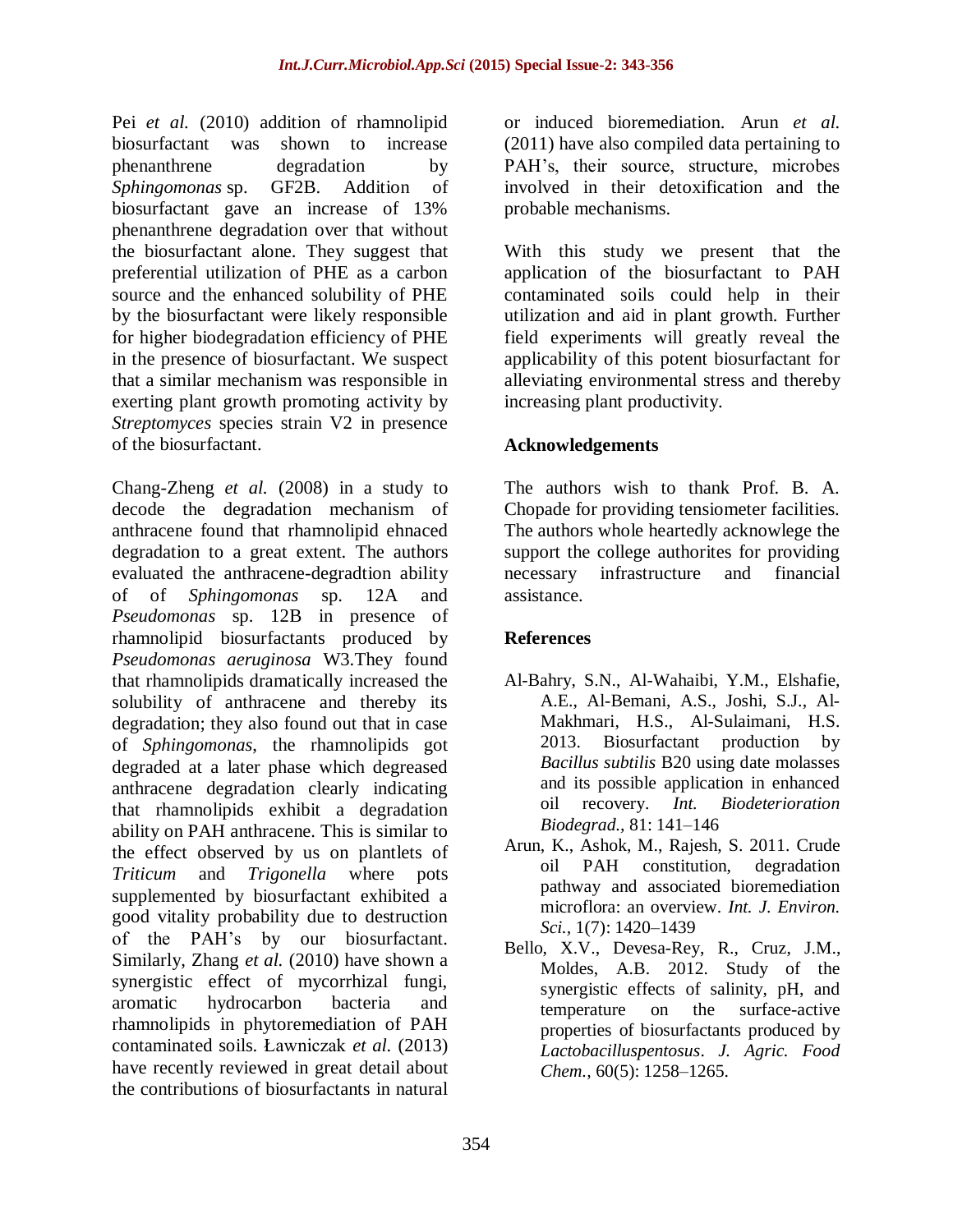- Bodour, A.A., Raina, M., Maier, M. 1998. Application of a modified drop- collapse technique for surfactant quantification and screening of biosurfactant producing microorganisms. *J. Microbiol. Methods,*  32: 273–280.
- Chandraja, C.V., Sridevi, K., Gopu Kumar, S.T., Praseetha, P.K. 2014. Bioremediation of crude oil and hydrocarbons by actinomycetes with the enhanced production of bioactive compounds. *J. Chem. Pharm. Res.,* 6(5): 1066–1071.
- Chang\_Zheng, C., Zheng, C., Wan, X., Chen, D., Zhang, J., China, P.R. 2008. Effect of rhamnolipids on the degradation of anthracene by two newly isolated strains, *Sphingomonas* sp 12 A and *Pseudomonas* sp 12B. *J. Microbiol. Biotechnol.,* 18(1): 63–66.
- Cooper, D.G., Goldenberg, B.G. 1987. Surface-active agents from two *Bacillus* species. *Appl. Environ. Microbiol.,* 53(2): 224–229.
- Deepika, L., Kannibiran, K. 2010. Biosurfactant and heavy metal resisitance activity of *Streptomyces* spp, isolated from saltpan soil. *Br. J. Pharmacol. Toxicol.,* 1(1): 33–39.
- Diab, A., Sandouka, M. 2012. Effect of phytogenic biosurfactant on the microbial community and on the bioremediation of highly oil polluted desert soil. *J. Am. Sci.,* 8(1): 544–550.
- [Donio,](http://www.ncbi.nlm.nih.gov/pubmed/?term=Donio%20MB%5Bauth%5D) M.B.D., [Ronica,](http://www.ncbi.nlm.nih.gov/pubmed/?term=Ronica%20FA%5Bauth%5D) F.A., [Viji,](http://www.ncbi.nlm.nih.gov/pubmed/?term=Viji%20VT%5Bauth%5D) V.T., [Velmurugan,](http://www.ncbi.nlm.nih.gov/pubmed/?term=Velmurugan%20S%5Bauth%5D) S., [Jenifer,](http://www.ncbi.nlm.nih.gov/pubmed/?term=Jenifer%20JS%5Bauth%5D) J.S.C.A., [Michaelbabu,](http://www.ncbi.nlm.nih.gov/pubmed/?term=Michaelbabu%20M%5Bauth%5D) M.V., [Dhar,](http://www.ncbi.nlm.nih.gov/pubmed/?term=Dhar%20P%5Bauth%5D) P., [Citarasu,](http://www.ncbi.nlm.nih.gov/pubmed/?term=Citarasu%20T%5Bauth%5D) T. 2013. *Halomonas* sp. BS4, A biosurfactant producing halophilic bacterium isolated from solar salt works in India and their biomedical importance. *Springerplus,* 2: 149. doi: [10.1186/2193-](http://dx.doi.org/10.1186%2F2193-1801-2-149) [1801-2-149.](http://dx.doi.org/10.1186%2F2193-1801-2-149)
- Doshi, D.V., Maniyar, J.P., Bhuyan, S.S., Mujumdar, S.S. 2010. Studies on bioemulsifier production by *Actinopolyspora* Sp. A18 isolated from garden soil. *Indian J. Biotechnol.,* 9: 391–396.
- Dubois, M., Gilles, K.A., Hamilton, J.K., Rebers, P.A., Smith, F. 1956. Colorimetric method for determination of sugars and related substances. *Anal. Chem.,* 28: 350–356.
- Farias, C.B.B., Silva, A.F., Rufino, R.D., Luna, J.M., Souza, J.E.G., Sarubbo, L.A. 2014. Synthesis of silver nanoparticles using a biosurfactant produced in lowcost medium as stabilizing agent. *Electronic J. Biotechnol.,* 17: 122–125
- [Gandhimathi, R.](http://www.ncbi.nlm.nih.gov/pubmed/?term=Gandhimathi%20R%5BAuthor%5D&cauthor=true&cauthor_uid=19288138), Sehgal, G.K., [Hema,](http://www.ncbi.nlm.nih.gov/pubmed/?term=Hema%20TA%5BAuthor%5D&cauthor=true&cauthor_uid=19288138) T.A., Selvin, J., [Rajeetha,](http://www.ncbi.nlm.nih.gov/pubmed/?term=Rajeetha%20Raviji%20T%5BAuthor%5D&cauthor=true&cauthor_uid=19288138) R.T., [Shanmughapriya, S.](http://www.ncbi.nlm.nih.gov/pubmed/?term=Shanmughapriya%20S%5BAuthor%5D&cauthor=true&cauthor_uid=19288138) 2009. Production and characterization of lipopeptide biosurfactant by a sponge-associated marine actinomycetes *Nocardiopsisalba* MSA10. *[Bioprocess Biosyst. Eng.,](http://www.ncbi.nlm.nih.gov/pubmed/19288138)* 32(6): 825–35.
- Gudina, E.J., Rangarajan, V., Sen, R., Rodrigues, L.R. 2013. Potential therapeutic applications of biosurfactants. *Trends Pharmacol. Sci.,* 34(12): 667– 675.
- Jagtap, S., Yavankar, S., Pardesi, K., Chopade, B. 2010. Production of bioemulsifier by *Acinetobacter* species isolated from healthy human skin. *Indian J. Exp. Biol.,* 48: 70–76.
- Joshi, S., Bharucha, C., Desai, A.J. 2008. Production of biosurfactant and antifungal compound by fermented food isolate *Bacillussubtilis* 20B. *Biores. Technol.,* 99: 4603–4608.
- Kalyani, A.L.T., Naga, S.G., Aditya, A.K.G., Sankar, G.G. 2014. Isolation and antimicrobial activity of rhamnolipid (biosurfactant) from oil contaminated soil sample using humic-acid salts –vitamin agar. *Int. J. Res. Eng. Technol.,* 3(5): 357–365.
- Kokare, C.R., Kadam, S.S., Madik, K.R., Chopade, B.A. 2007. Studies on bioemulsifier production from marine *Streptomyces* sp. S1. *Indian. J. Biotechnol.,* 6: 78–84.
- Kumar, A., Munjal, A., Sawhney, R. 2011. Crude oil PAH constitution, degradation pathway and associated bioremediation